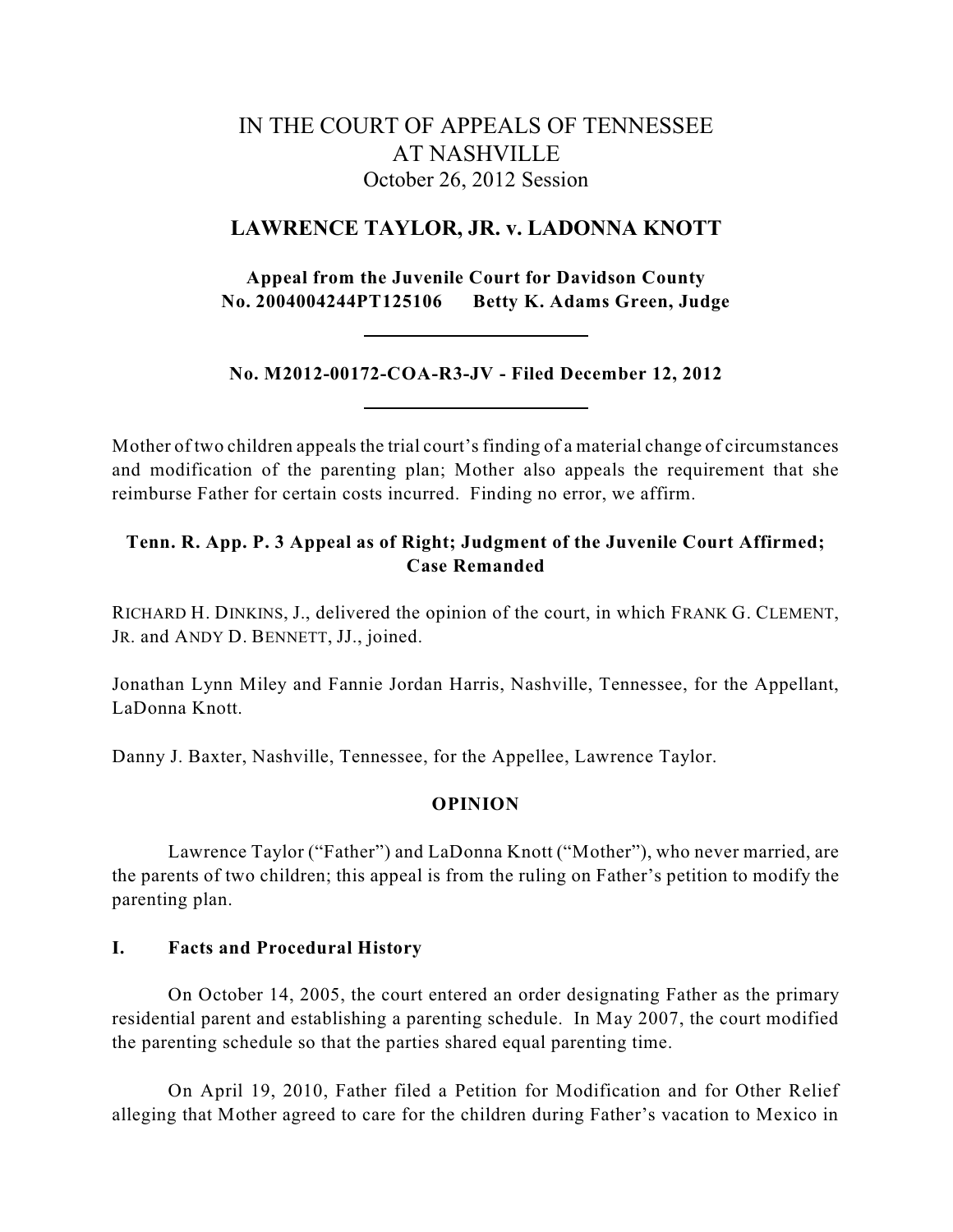March of 2010; that after he arrived in Mexico, Mother informed him that she would not keep the children; that Mother threatened to allow the children to go into state custody if Father did not arrange for their care; and that Father purchased an early return ticket home from Mexico as a result. Mother filed her response asserting that she made a "good faith effort to care for the children during the Father's parenting time."

The petition was heard on February 11, May 27, and August 22, 2011. The court entered a final order on October 17, 2011, holding that there was a material change of circumstances that required the court to modify the parenting time and that a modification was in the best interests of the children; Mother's parenting time was reduced to alternating weekends, alternating holidays, and two weeks in the summer. The court further ordered Mother to reimburse Father for his return plane ticket and his attorney fees.

Mother raises the following issues on appeal:

- 1. Whether a material change of circumstance occurred that would justify modification to the existing parenting plan?
- 2. Whether a best interest of the children test was conducted by the trial court and if said test would justify a modification of the parenting plan?
- 3. Whether Mother should be required to reimburse Father for a plane ticket from Mexico?

Father requests his attorney's fees on appeal.

#### **II. Discussion**

#### **A. Modification of the Parenting Plan**

The threshold issue in proceedings to modify a parenting plan is whether a material change in circumstances affecting the child's best interest has occurred since the adoption of the existing parenting plan. Tenn. Code Ann. § 36-6-101(a)(2); *see Kendrick v. Shoemake*, 90 S.W.3d 566, 570 (Tenn. 2002). After making the finding that a material change of circumstances has occurred, the court proceeds to make a fresh determination of the best interest of the child. *Curtis v. Hill*, 215 S.W.3d 836, 840 (Tenn. Ct. App. 2006); *Kendrick*, 90 S.W.3d at 569. We review decisions in such cases *de novo* with a presumption that the trial court's findings of fact are correct unless the evidence preponderates otherwise. *Kendrick*, 90 S.W.3d at 569; *Nichols v. Nichols*, 792 S.W.2d 713, 716 (Tenn. 1990). In addition, we are reluctant to second-guess a trial court's determination regarding parenting schedules. *Parker v. Parker*, 986 S.W.2d 557, 563 (Tenn. 1999). "Trial courts have broad discretion in devising permanent parenting plans and designating the primary residential parent. In reaching such decisions the courts should consider the unique circumstances of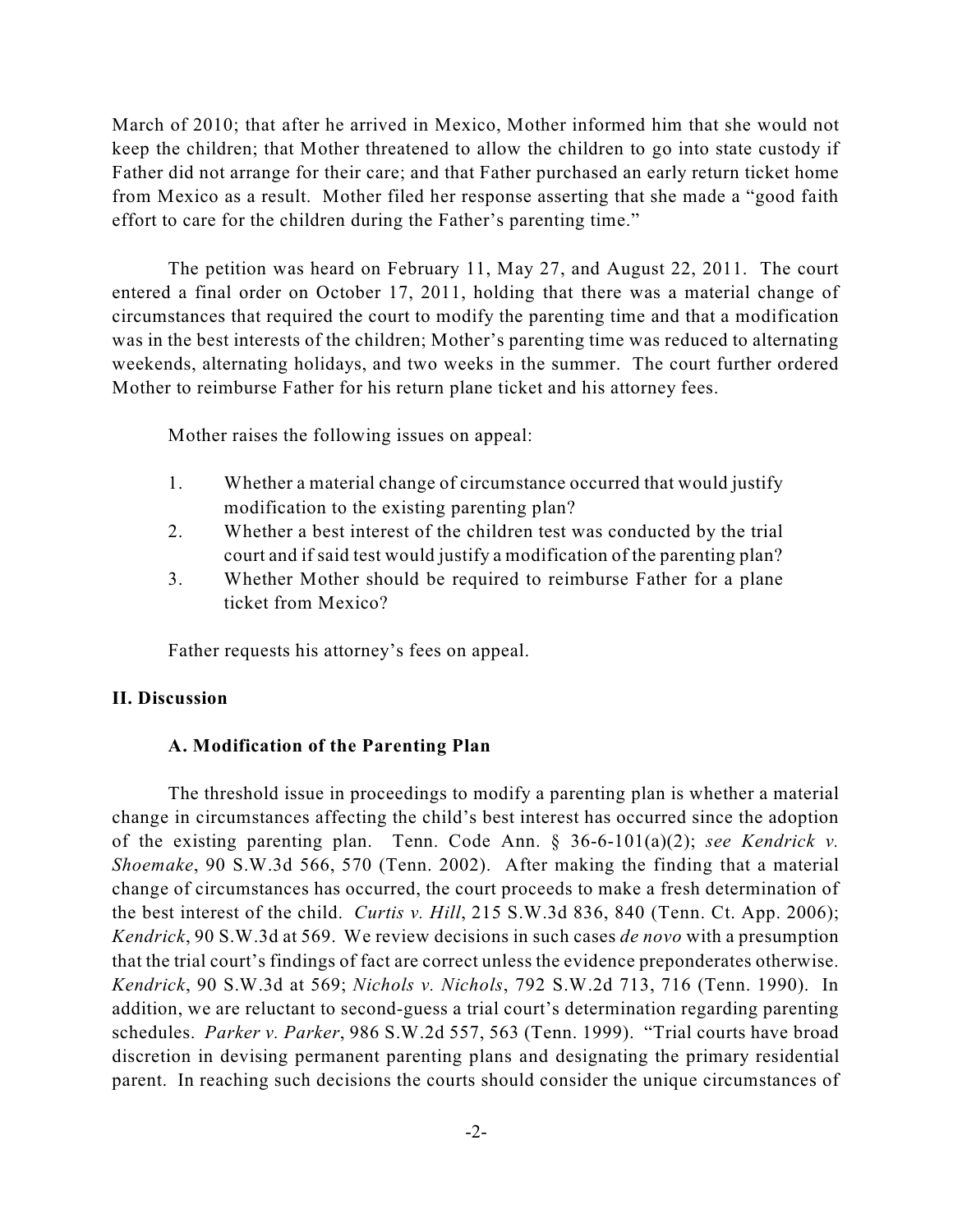each case." *Burton v. Burton*, No. E2007-02904-COA-R3-CV, 2009 WL 302301, at \*1 (Tenn. Ct. App. Feb. 9, 2009) (citing *Parker*, 986 S.W.2d at 563); *see also Nelson v. Nelson*, 66 S.W.3d 896, 901 (Tenn. Ct. App. 2001). A trial court's conclusions of law are subject to a *de novo* review with no presumption of correctness. *Nelson*, 66 S.W.3d at 901 (citing *Ganzevoort v. Russell*, 949 S.W.2d 293, 296 (Tenn. 1997)).

For purposes of modification of the residential parenting schedule, the petitioner has the burden to prove by a preponderance of the evidence a material change of circumstance, "which may include, but is not limited to, significant changes in the needs of the child over time . . . failure to adhere to the parenting plan; or other circumstances making a change in the residential parenting time in the best interest of the child." Tenn. Code Ann. § 36-6-  $101(a)(2)(C)$ . The statute regarding changes to a residential parenting schedule "sets a very low threshold for establishing a material change of circumstances. Indeed, merely showing that the existing arrangement has proven unworkable for the parties is sufficient to satisfy the material change of circumstances test." *Rose v. Lashlee*, M2005-00361-COA-R3-CV, 2006 WL 2390980, at \*3 n.3 (Tenn. Ct. App. Aug. 18, 2006) (citing *Rushing v. Rushing*, No. W2003-01413-COA-CV, 2004 WL 2439309, at \*6 (Tenn. Ct. App. Oct. 27, 2004), and *Turner v. Purvis*, No. M2002-00023-COA-R3-CV, 2003 WL 1826223, at \*4 (Tenn. Ct. App. Apr. 9, 2003)).

In the Final Order, the court made the following findings of fact:

1) Mother deliberately sabotaged Father's vacation by agreeing to keep the children and then changing her mind after he had left the country.

2) Mother will not co-parent. She is unable to share in activities where Father and Step-mom are present.

3) The comments and actions of Mother are increasingly noticeable to the boys.

4) While Mother accuses Father of being controlling and harassing, the proof did not [support] this and her e-mails indicate her own controlling and harassing behavior.

Mother takes issue with these findings and cites what she contends is contrary testimony in the record.

We have reviewed the testimony cited by Mother and, while the specific testimony she cites arguably conflicts with several of the court's findings, the entire evidence, taken as a whole and in context, does not preponderate against the court's findings.<sup>1</sup> The trial court,

<sup>&</sup>lt;sup>1</sup> In her brief, Mother cites primarily to her testimony and that of Father. Ronette Taylor (continued...)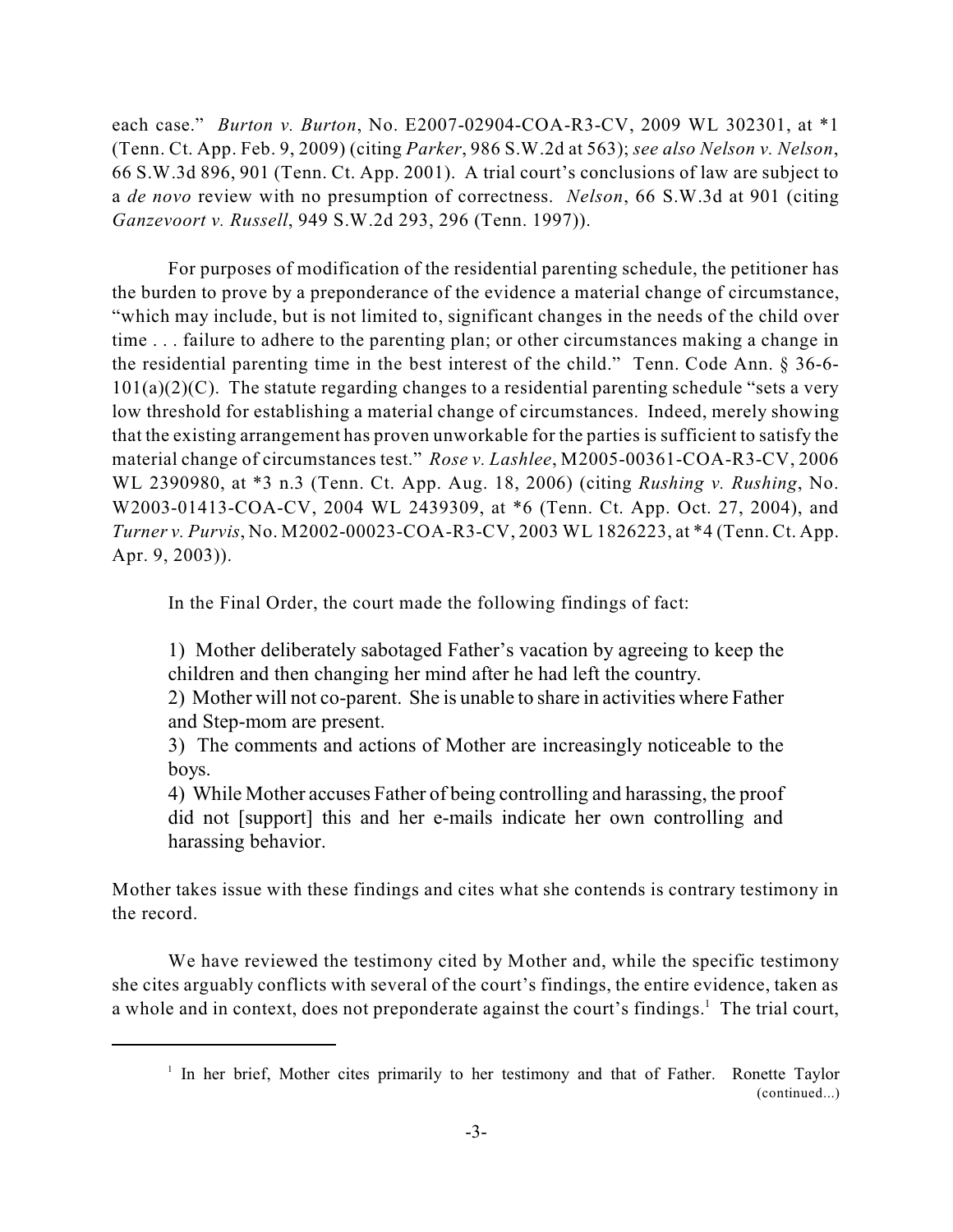which characterized its involvement in this dispute as "a long, painful history," was able to assess the credibility of each witness, to give appropriate weight to the testimony, and make its findings. 2

Mother argues that the findings do notsupport the conclusion that there was a material change in circumstances because the children were not impacted in a material way. We do not agree.

Father testified regarding a specific incident at a school orientation program in August 2010, began at the same time as Mother's normal pick up time. He testified that Mother arrived and pulled the children out in the middle of the program like "two puppies on a leash"; that Mother later returned with the children to a separate portion of the program, but held the children's hands the entire time and would not let the children interact with Father or Stepmother; and that the children's entire demeanor changed from outgoing to "passive" once Mother arrived. Ms. Thurston testified that "when we're at activities and there is an exchange of the children . . . [the children] almost seem to shut down because it's like they're afraid [and saying] who am I allowed to talk to at this particular moment." Ms. Thurston also testified that she observed telephone calls between the children and Mother, and that the children "get shut down" in these conversations when speaking about Father.<sup>3</sup>

 $\cdot$ <sup>1</sup>(...continued)

 $<sup>2</sup>$  We do not find it necessary to characterize Mother's behavior with respect to Father's Mexico trip</sup> as "deliberate sabotage"; we agree that record supports the finding that Mother's behavior was inappropriate and led to Father's early return from his trip.

<sup>3</sup> Ms. Thurston, who frequently babysits the children, testified that the children often will put their phones on speaker or video conference when speaking with Mother and that, as a consequence, she is able to hear the conversations. She testified as follows:

Q: So you observed Mr. Taylor with the children after they come back from Ms. Knott's house?

- Q: What have you seen?
- A: When they -- he asks them what they did, did you have a good time. They will talk about what they did with mom, or what they're going to do and he's very encouraging of that. That's great, that sounds like fun. I have also been there when they've been on the phone with her and talking about what they're doing with him and they just get shut down.
- Q: What did you see or hear?
- A: I hear[d] Ms. Knott changing the subject, or well, mommy misses you so

(continued...)

<sup>(&</sup>quot;Stepmother"), Amber Rigsby, an after school caretaker, and Wendy Thurston, the children's godmother, also testified at the hearing; in addition, substantial email communications between Mother and Father were admitted into evidence.

A: Yes.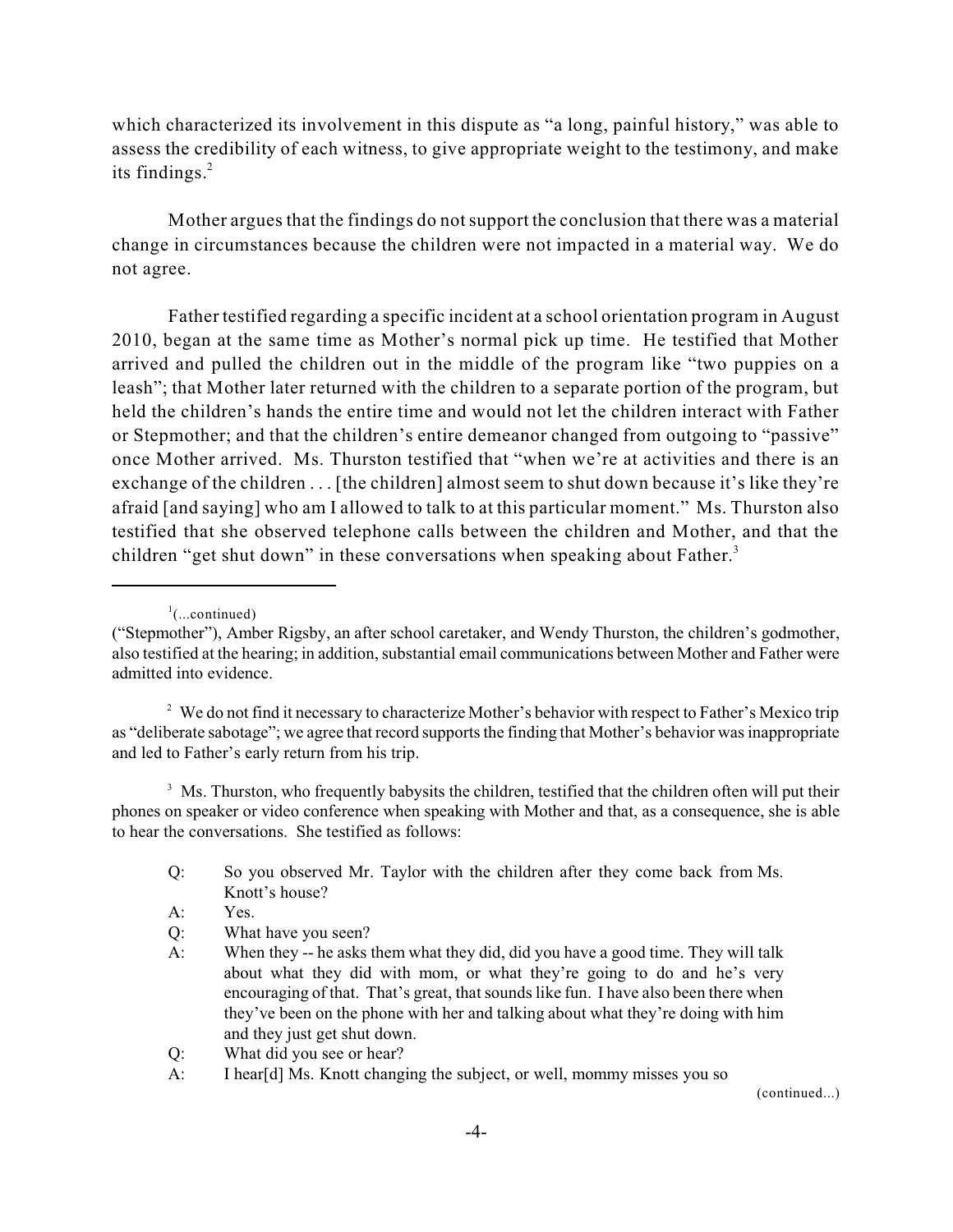The trial court, in discussing the evidence, stated in part:

There is tension at school functions and other activities when both parents are present. (Instead of this being the supportive and encouraging environment for the boys that it could be, it becomes one of hostility.) When the boys had a sleep over at a friend's house, Mother called and told them she was sad when they weren't with her and that she would have been happy to keep them and continued to tell them how sad she was, visibly upsetting the younger child.

\* \* \*

It is obvious that Mother loves the boys. It is also obvious that she is not willing to work with others in their lives and cannot put her jealousy and insecurity aside for the betterment of the boys.

\* \* \*

Mother states she never intended for the children to go into DCS custody. That is not, however, the impression she gave Father via her e-mails, nor is it what witnesses testified to in court. Her anger and bitterness bleed through her e-mails. Children are more perceptive than adults believe them to be and these two boys are literally caught between the two people they love the most.

Taken as a whole, the record supports the conclusion that a change of circumstances had occurred since the entry of the May 2007 order. Among conditions constituting a material change of circumstances as set forth in Tenn. Code Ann. § 36-6-101(a)(2)(C) are "other circumstances making a change in the residential parenting time in the best interest of the child"; this is such a case. The conflict between Mother and Father continued to escalate following the court's 2007 order and was heightened by the marriage of Father to Stepmother in February  $2008<sup>4</sup>$  The events surrounding the Mexico trip that ultimately caused Father to file for a modification were not isolated but were part of a larger pattern of

 $\sigma^3$ (...continued)

Q: Have you seen that affect the children?

<sup>4</sup> Mother testified that Father has attempted to replace her with Stepmother; the evidence showed that, on one occasion, Mother would not allow the school to release the children into Stepmother's care, and on numerous occasions where Stepmother signed the children's school materials, Mother covered Stepmother's signature with correction fluid and replaced it with her own.

much, or we're going to do that, too. She just doesn't listen to it. It just gets swept under the carpet, to the point where the boys stop talking about it.

A: Yes.

Q: How do they act differently?

A: They just seem to be -- they just shut down. They just do. They're not excited anymore. It's kind of like, why should I talk about it.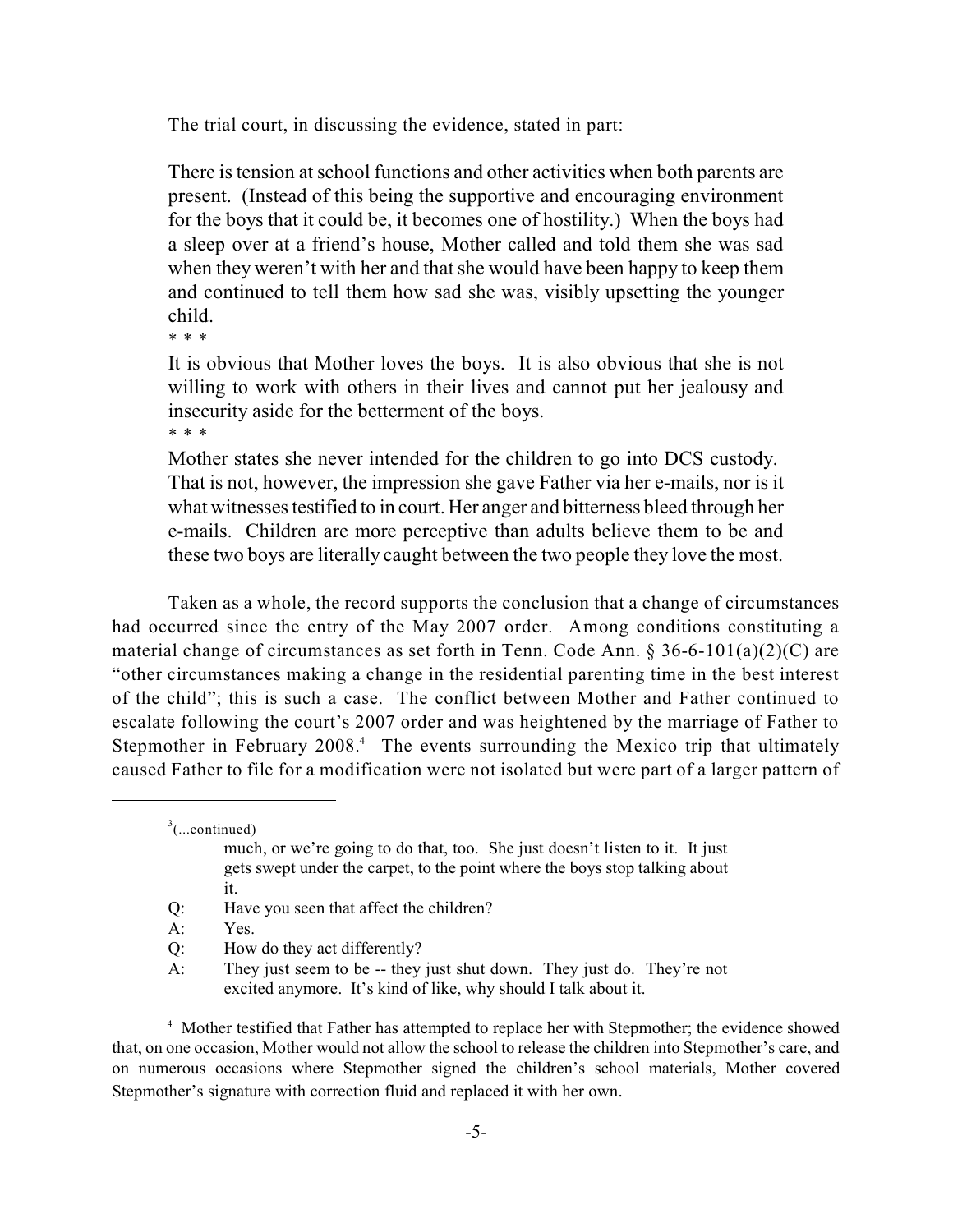conduct by Mother; they constitute a material change in circumstance. We affirm, therefore, the trial court's holding, and turn to a review of the determination that modifying the parenting schedule was in the best interest of the children.

Mother contends that the court "failed to conduct an actual best interest of the child test" and that there is "no evidence" that Mother was unwilling or unable to facilitate and encourage a close and continuing parent-child relationship between the children and the other parent.

In its order, the court discussed the best interest of the children as follows:

In comparing the factors that Court must consider  $(T.C.A. § 36-6-404(b))$  in setting a residential schedule, Mother and Father are equal with one very important exception—Mother has repeatedly shown this Court that she is either unwilling or unable to facilitate and encourage a close and continuing parent-child relationship between the children and the other parent, consistent with the best interest of the children

The court further stated that "when a parent's actions cause discomfort and anxiety for the children, it is time for the Court to step in and put an end to the continued strife." The court concluded that a change in the parenting schedule would be in the children's best interest

Based upon our review of the record, the trial court appropriately reviewed the factors enumerated in Tenn. Code Ann.  $\S 36-4-404(b)$  and in light of the children's needs.<sup>5</sup> The evidence, especially the numerous e-mails, fully support the court's conclusion that Mother is bitter, and we agree that this bitterness has, in turn, prevented Mother from being able to encourage a relationship between the children and Father. As observed by the court, the record reflects the discomfort and anxiety the children experienced as a result of Mother's

<sup>&</sup>lt;sup>5</sup> Mother contends that the trial court erred in applying the factors enumerated in Tenn. Code Ann. § 36-4-404(b), rather than those found in Tenn. Code Ann. § 36-6-106. Both statutes set forth a nonexclusive list of factors applicable when the court adopts a parenting plan. Tenn. Code Ann. § 36-6-106 enumerates factors relevant to the best interest of the child in divorce cases and other child custody determinations; Tenn. Code Ann. § 36-6-404(b) enumerates factors relevant to the court's designation of a primary residential parent and the division of parenting time. The factors found in Tenn. Code Ann. § 36-6- 404(b) are substantially similar to the factors set out in Tenn. Code Ann. § 36-6-106(a); further, both statutes allow the court to consider any otherrelevant factors. *See Thompson v. Thompson*, No. M2011-02438-COA-R3-CV, 2012 WL 5266319, at \*6 (Tenn. Ct. App. Oct. 24, 2012). "[I]n most cases, the analysis and the result would be the same regardless of which set of factors is applied." *Id.* Such is true in this case; the conclusion that a change to the parenting plan is in the best interest of the children would be reached under either statute.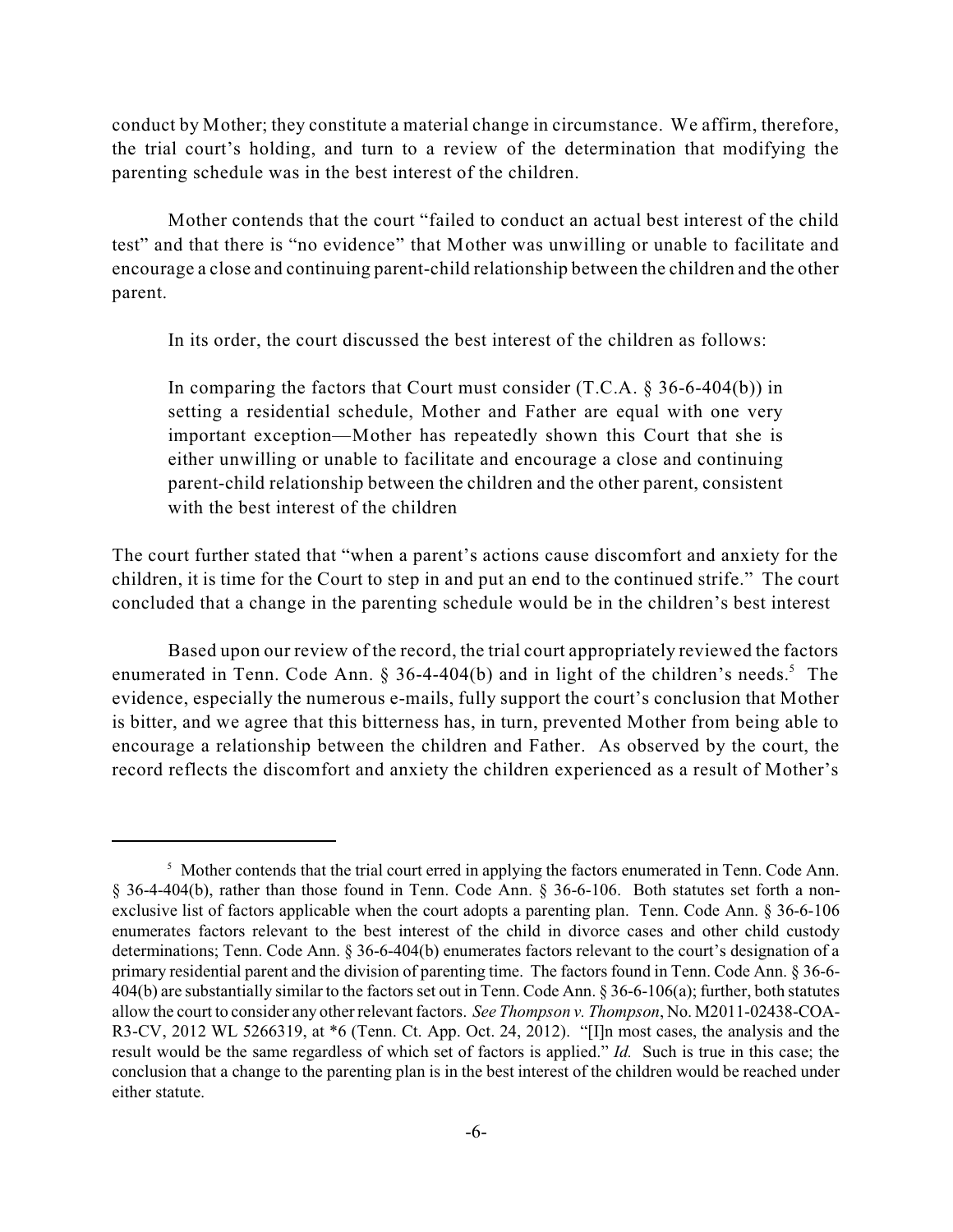behavior. Thus, we affirm the trial court's holding that the change in the parenting plan is in the best interest of the children.

## **B. Order to Reimburse Father**

Mother contends that the requirement that she reimburse Father for the cost of his flight from Mexico was "purely punitive in nature as no prior order of the court or statute would provide for such an award" and argues that she did not possess the state of mind necessary to support an award of punitive damages.

Father testified that in early March he asked Mother if she would keep the children during his upcoming vacation; Mother agreed. After Father and Stepmother arrived in Mexico on March 27, Mother informed Father by email that she would no longer keep the children on Tuesday or Thursday of that week. Ms. Rigsby testified that on Tuesday morning, Mother brought her a copy of the emails and stated that she would not pick the children up that evening; Ms. Rigsby informed Mother that Department of Children's Services ("DCS") would be called if children were not picked up by 6:30 p.m., and Mother replied, "Do what you have to do." Ms. Rigsby called Father to discuss the issue. Father testified that he purchased a return flight for \$730.65 on Tuesday and departed for Nashville; Stepmother remained in Mexico. The testimony showed that Mother later arranged for the children's grandmother to pick the children up from school on Tuesday; Father testified that he learned of this arrangement when he arrived in Texas for his layover and that he retrieved the children when he arrived in Nashville.

As an initial matter, we do not agree with Mother's characterization of the order that she reimburse Father for this expense as either punitive or an award of punitive damages. Father included the request that he be reimbursed in his prayer for relief; inherent in the court's findings was the fact that the expense would not have been incurred but for the failure of Mother to honor her agreement to take care of the children while Father was in Mexico. It was within the authority of the court in enforcing its prior orders, including the parenting plan, to make the award.

In ordering Mother to reimburse Father for the full cost of the flight, the court summarized a series of emails by noting that Mother told Father that he "could not force her to keep the children, should call Wendy Thurston, the children would go into DCS custody, etc." Given the trial court's experience with these parties and this continuing issues relating to the parenting plan, the court's order that Mother reimburse Father was within its discretion, and we decline to overturn it.

<sup>&</sup>lt;sup>6</sup> We have reviewed the emails and the court's summary is correct.